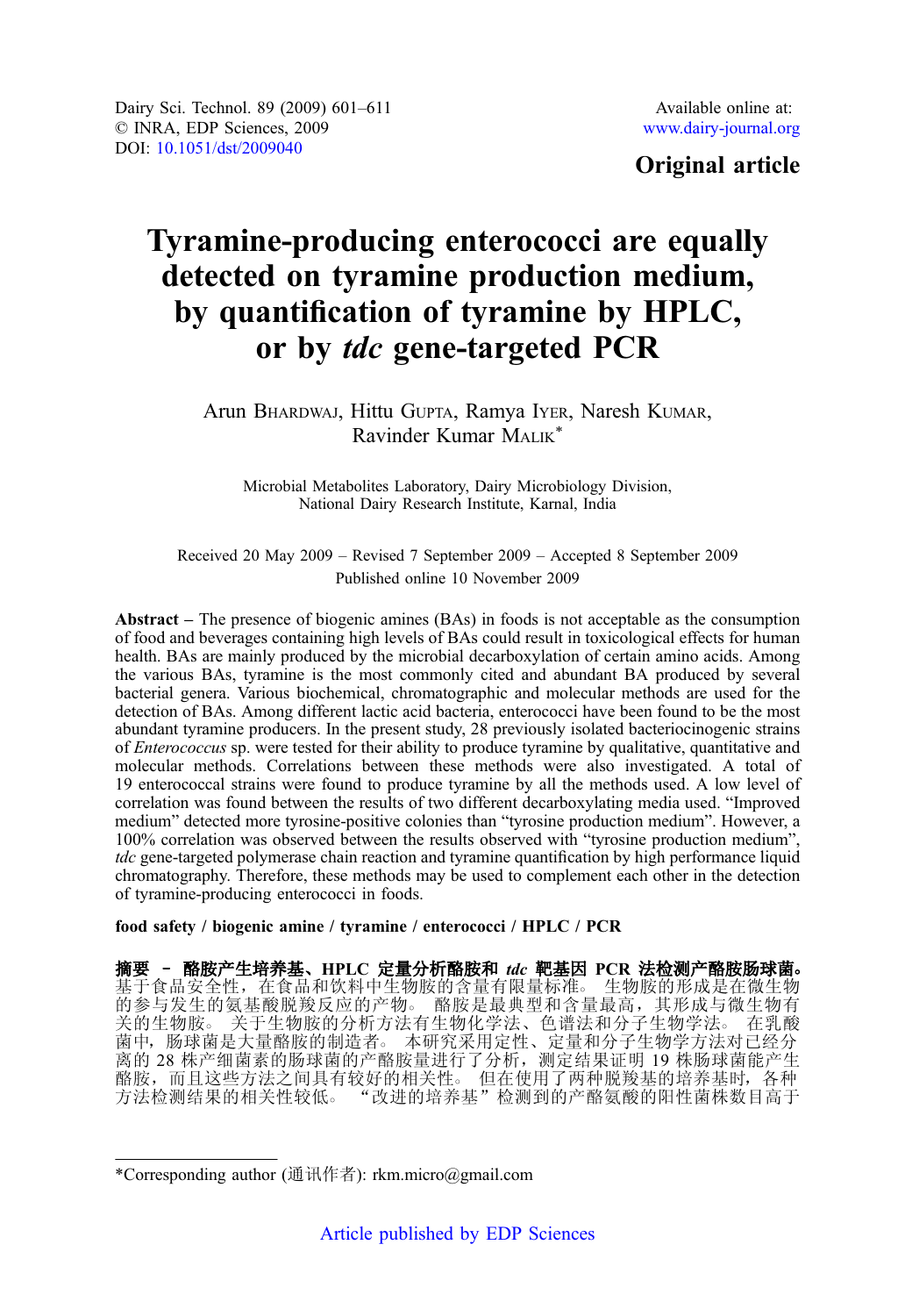"酪氨酸产生培养基"中检测的数目。然而, "酪氨酸产生培养基"法、tdc 靶基因 PCR 法和 HPLC 酪胺定量分析法,这三种方法分析结果的相关性为 100%。 因此, 这些方法相互补 充,可以用来分析食品中产酪胺的肠球菌。

# 食品安全 / 生物胺 / 酪胺 / 肠球菌 / HPLC / PCR

Résumé – Les entérocoques producteurs de tyramine sont détectés de façon équivalente sur le milieu « tyramine production medium », par quantification de la tyramine par HPLC, et par PCR ciblant le gène tdc. La présence d'amines biogènes (AB) dans les aliments n'est pas acceptable parce que la consommation d'aliments ou boissons contenant des teneurs élevées en AB pourrait avoir des effets toxicologiques sur la santé humaine. Les AB sont principalement issues de la décarboxylation de certains acides aminés par les micro-organismes. Parmi les différentes AB, la tyramine est l'AB la plus fréquemment détectée et la plus abondante, et est produite par plusieurs genres bactériens. Différentes méthodes biochimiques, chromatographiques et moléculaires sont utilisées pour la détection d'AB. Parmi différentes bactéries lactiques, les entérocoques s'avèrent être les plus producteurs de tyramine. Dans la présente étude, 28 souches d'*Enterococcus* bactériocinogènes isolées antérieurement ont été testées pour leur capacité à produire de la tyramine par des méthodes qualitatives, quantitatives et moléculaires. La corrélation entre ces méthodes a été également étudiée. Parmi ces souches d'entérocoques, 19 se sont révélées positives par toutes les méthodes utilisées. Un faible niveau de corrélation était trouvé entre les résultats de deux milieux gélosés testés. Le milieu « improved medium » détectait plus de colonies positives que le milieu « tyrosine production medium ». Cependant, une corrélation à 100 % était observée entre les résultats obtenus sur le milieu « tyrosine production medium », par quantification de la tyramine par HPLC et la détection de gène tdc par PCR. Ces méthodes peuvent donc être utilisées en complément l'une de l'autre pour détecter les entérocoques producteurs de tyramine dans les aliments.

sécurité alimentaire / amine biogène / tyramine / entérocoques / HPLC / PCR

#### 1. INTRODUCTION

Recent trends in food safety are directed toward an increasing search for trace compounds that adversely affect human health. The presence of biogenic amines (BAs) in foods is of public concern for the food industry and the regulatory agencies [\[13\]](#page-10-0). BAs represent a group of low molecular weight basic nitrogenous compounds that are mainly produced by the microbial decarboxylation of certain amino acids [\[14\]](#page-10-0). BAs, however, may be of endogenous origin at very low concentration in non-fermented foods such as fruits, vegetables, meat, milk and fish. Unfortunately, all fermented foods (dairy products, beer, wine, sausages, etc.) carry the risk of high concentration of BAs as a result of growth of contaminating or indigenous microflora exhibiting amino acid decarboxylase activity [\[28\]](#page-10-0).

Histamine, tyramine, putrescine, cadaverine and phenylethylamine are the most common BAs that are found in fermented foods [\[14\]](#page-10-0) and are mainly produced by lactic acid bacteria (LAB) [[19](#page-10-0)]. Their occurrence and accumulation is influenced by the environmental factors (temperature, pH, availability of free amino acid, etc.) that affect the growth and decarboxylase activity of these organisms [\[9,](#page-9-0) [27\]](#page-10-0). High amounts of these BAs may negatively alter the organoleptic properties of the contaminated products, and consumption of these foods could have several toxicological effects such as respiratory distress, headache, hyper- or hypotension and allergies [\[14](#page-10-0), [27](#page-10-0)]. These problems are particularly more severe in sensitive consumers having low levels of monoamine and diamino-oxidase enzymes (belonging to the BA detoxification system) [\[3](#page-9-0)]. Moreover, alcohol ingestion increases the undesirable effects that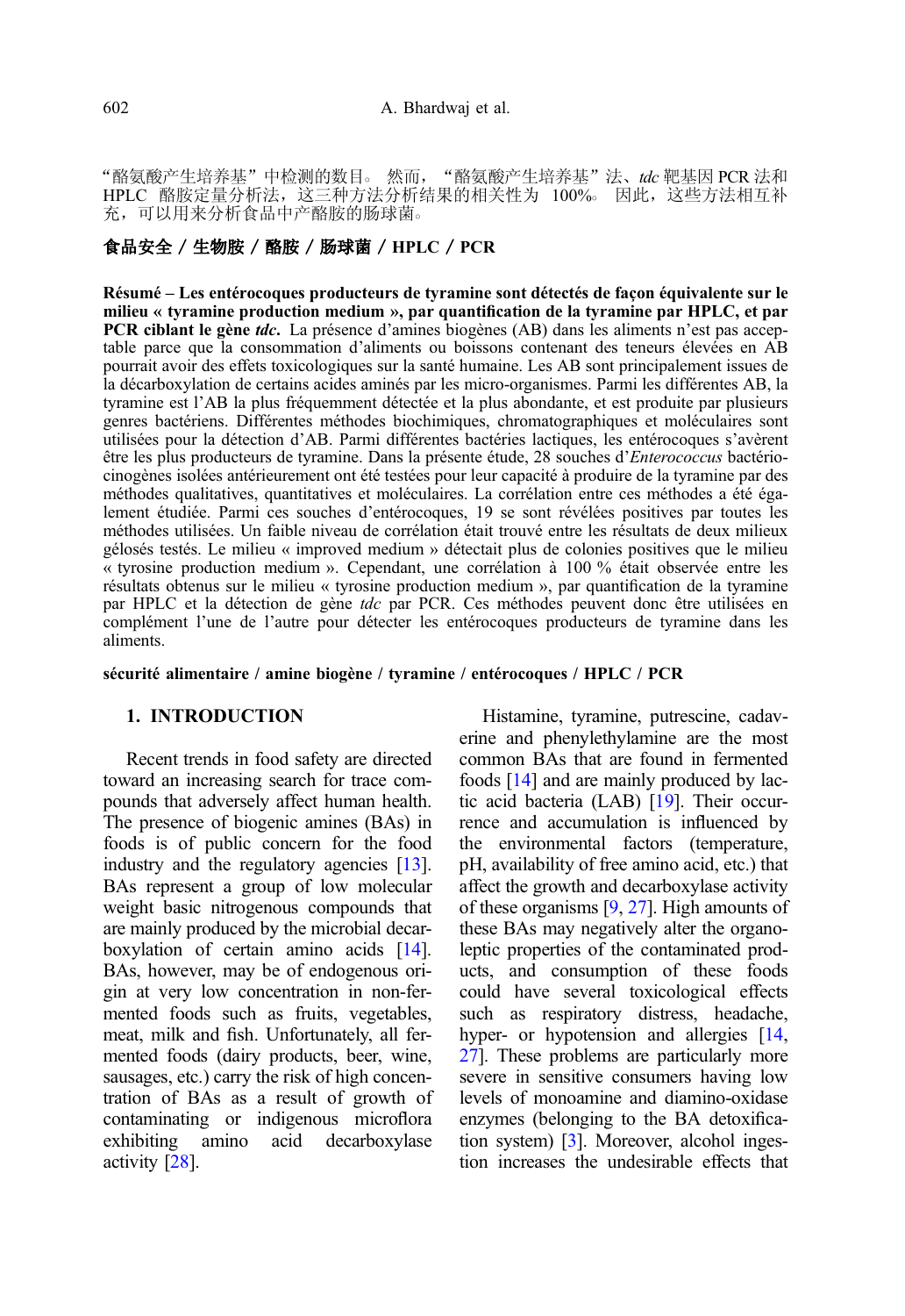are produced due to the presence of BAs [[22](#page-10-0)]. *cis*-Urocanic acid has been recognized as a mast cell degranulator and showed synergistic effect with endogenous histamine in spoiled fish [[17](#page-10-0)]. More specifically, tyramine is the most studied BA and is known to cause headaches, low blood pressure, hypertension, edema, vomiting, diarrhea, etc. [\[14,](#page-10-0) [27](#page-10-0)]. Although there are no regulations governing the BA content in most foodstuffs, the Nutritional codex of the Slovak Republic had determined the maximal tolerable limit for the tyramine in cheese  $(200 \text{ mg} \cdot \text{kg}^{-1})$  [\[13\]](#page-10-0). The presence of BA in the milk is quite low, about 1 mg·mL−<sup>1</sup> , but in the cheese their content reaches about 1052 mg·kg<sup>-1</sup> [\[10\]](#page-9-0).

The genus *Enterococcus* like other LAB forms an important part of food and is known to have an ambiguous relationship to human nutrition. They play a significant role in the development of typical taste, flavor and aroma of several fermented foods. Furthermore, the production of bacteriocins by enterococci (enterocins) is well documented [[11\]](#page-10-0). These technological applications have led us to propose enterococci as adjunct starters or protective cultures in fermented foods. Moreover, enterococci are nowadays promoted as probiotics that have several beneficial health claims [\[1](#page-9-0), [11\]](#page-10-0). However, unlike most of LAB, Enterococcus species are not having a "generally recognized as safe" (GRAS, USA) or "qualified presumption of safety" (QPS, Europe) status. This is because some of the enterococcal strains are typical opportunistic pathogens that cause disease especially in the nosocomial settings, which may in part be linked to the presence of antibiotic resistance and virulence determinants [[23](#page-10-0)]. Furthermore, it has also been observed that the prolific growth of enterococci in food products leads to the formation of significant levels of tyramine [\[10](#page-9-0), [18,](#page-10-0) [19](#page-10-0)].

Methods that can rapidly detect BAs producing strains in foodstuffs are required if food quality and safety is to be assured. This can help the food industry to inspect raw materials destined for use in food production [[9\]](#page-9-0). Specific differential culture media for the presumptive identification of BA-producer bacteria have been developed [\[6,](#page-9-0) [26](#page-10-0)]. Analytical chromatographic methods used for routine BA analysis of food substrates have also been applied to bacterial cultures [\[20,](#page-10-0) [24\]](#page-10-0). Recently, several polymerase chain reaction (PCR)-based methods have been developed targeting specifically the amino acid decarboxylase gene. These molecular methods, in addition to their rapidity and specificity, offer the advantage of the identification of producer bacteria before the amine is synthesized [[15\]](#page-10-0).

As there are few reports on the relative comparison among these methods of analysis of BAs produced by enterococci, the present study aims at the evaluation of the 28 strains of Enterococcus sp. that were isolated in a previous study [\[12\]](#page-10-0) for tyramine production by qualitative (decarboxylating medium), quantitative (high performance liquid chromatography, HPLC) and molecular methods (detection of tdc gene by PCR).

#### 2. MATERIALS AND METHODS

#### 2.1. Bacterial strains and growth conditions

The 28 enterococcal strains used in this study are listed in [Table I](#page-3-0). Enterococus faecalis NCDC 114 and Lactococcus lactis subsp. cremoris NCDC 61 used as positive and negative control, respectively, were procured from the National Collection of Dairy Cultures (NCDC) and National Dairy Research Institute, Karnal, India. All strains were grown in deMan, Rogosa and Sharpe (MRS) medium that was purchased from HiMedia Laboratories, Mumbai, India and incubated under aerobic conditions in a shaker incubator (Innova42, New Brunswick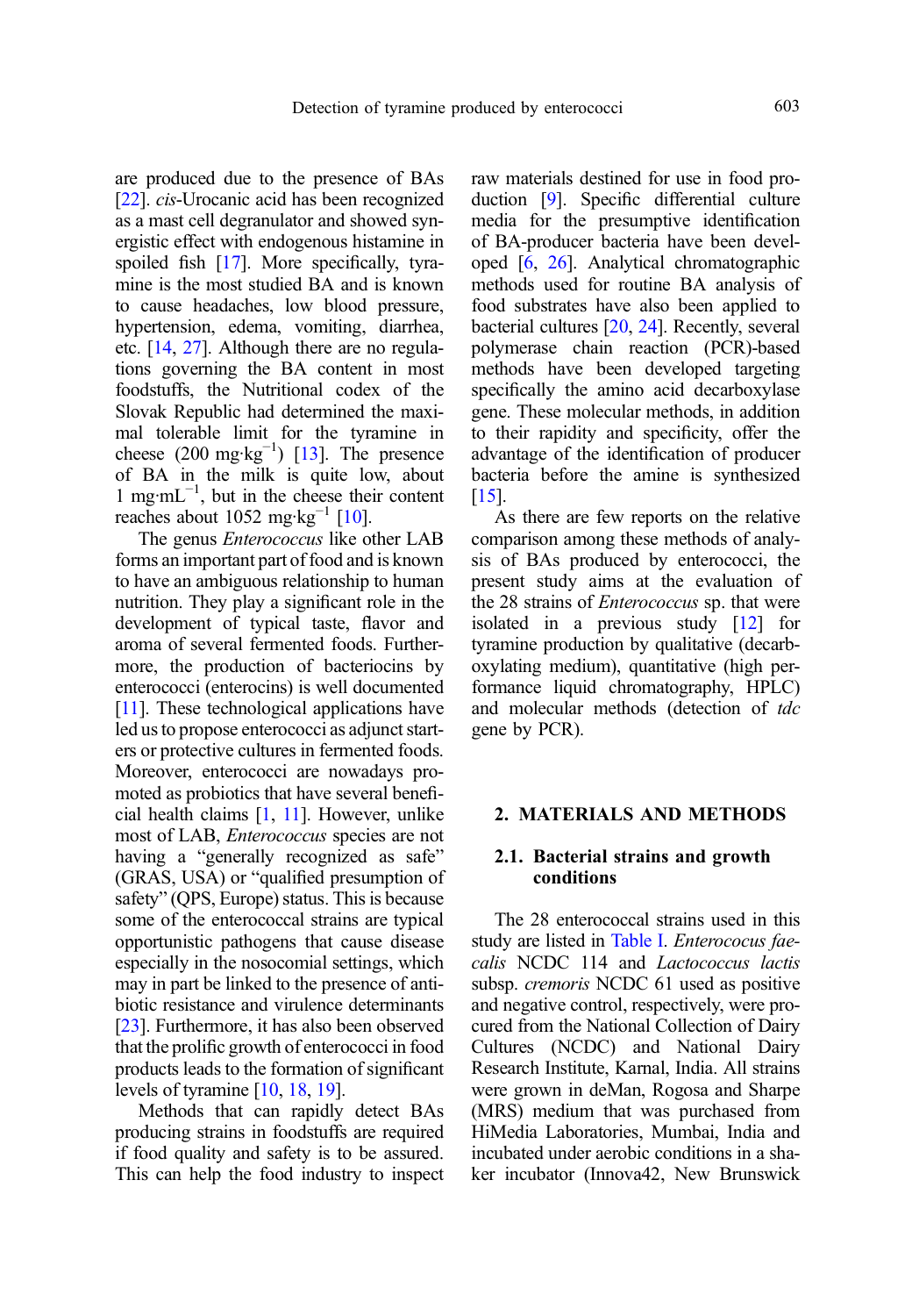| S. No. | Strain                               | Tyrosine<br>decarboxylation |            | Tyrosine<br>decarboxylase<br>gene | Tyramine quantification<br>by HPLC<br>$(mg \cdot L^{-1})$ |                        |
|--------|--------------------------------------|-----------------------------|------------|-----------------------------------|-----------------------------------------------------------|------------------------|
|        |                                      | Improved<br>medium          | <b>TPM</b> |                                   | Aerobic<br>condition                                      | Anaerobic<br>condition |
| 1.     | E. faecalis KH 12                    | $\ddot{}$                   | $\ddot{}$  | $\ddot{}$                         | 7382                                                      | 6723                   |
| 2.     | E. faecium KH 24                     | $^{+}$                      |            |                                   |                                                           |                        |
| 3.     | E. faecium DH 28                     |                             | $\ddot{}$  | $^{+}$                            | 7618                                                      | 5079                   |
| 4.     | E. faecium RH 31                     | $\ddot{}$                   | $\ddot{}$  | $^{+}$                            | 718                                                       | 512                    |
| 5.     | E. faecium RH 33                     | $\ddot{}$                   | $\ddot{}$  | $\ddot{}$                         | 9063                                                      | 8234                   |
| 6.     | E. faecium RH 38                     | $^{+}$                      | $\ddot{}$  | $\ddot{}$                         | 8456                                                      | 7510                   |
| 7.     | E. faecium DH 56                     |                             | $\ddot{}$  | $\ddot{}$                         | 7841                                                      | 7051                   |
| 8.     | E. faecium KH 58                     |                             |            |                                   | $\equiv$                                                  | $\equiv$               |
| 9.     | E. faecium DH 59                     | $\ddot{}$                   | $\ddot{}$  | $\ddot{}$                         | 5693                                                      | 3871                   |
| 10.    | E. faecium CH 60                     | $\ddot{}$                   | $\ddot{}$  | $^{+}$                            | 7866                                                      | 5938                   |
| 11.    | E. faecalis KH 62                    | $^{+}$                      | $\ddot{}$  | $\ddot{}$                         | 4322                                                      | 3568                   |
| 12.    | E. faecalis KH 67                    | $\ddot{}$                   | $+$        | $\ddot{}$                         | 8197                                                      | 7587                   |
| 13.    | E. faecalis KH 70                    |                             |            |                                   |                                                           |                        |
| 14.    | E. faecalis KH 72                    | $\ddot{}$                   | $+$        | $\ddot{}$                         | 2947                                                      | 1845                   |
| 15.    | E. faecium RH 78                     | $^{+}$                      | $\ddot{}$  | $^{+}$                            | 4091                                                      | 3407                   |
| 16.    | E. faecium KH 79                     |                             |            |                                   |                                                           |                        |
| 17.    | E. faecium KH 81                     | $^{+}$                      | $\ddot{}$  | $^{+}$                            | 1567                                                      | 943                    |
| 18.    | E. faecalis KH 91                    | $^{+}$                      | $^{+}$     | $^{+}$                            | 1317                                                      | 1139                   |
| 19.    | E. faecalis KH 93                    | $\ddot{}$                   | $\ddot{}$  | $^{+}$                            | 3184                                                      | 2868                   |
| 20.    | E. faecalis KH 98                    | $^{+}$                      |            |                                   |                                                           |                        |
| 21.    | E. faecium FH 99                     | $^{+}$                      |            |                                   |                                                           |                        |
| 22.    | E. faecium FH 102                    | $^{+}$                      | $^{+}$     | $^{+}$                            | 717                                                       | 475                    |
| 23.    | E. faecium RH 106                    |                             | $^{+}$     | $^{+}$                            | 4731                                                      | 3370                   |
| 24.    | E. faecium KH 110                    | $^{+}$                      | $\ddot{}$  | $^{+}$                            | 5389                                                      | 4620                   |
| 25.    | E. faecalis KH 111                   | $\ddot{}$                   |            |                                   |                                                           |                        |
| 26.    | E. faecium DH 115                    | $\ddot{}$                   |            |                                   |                                                           |                        |
| 27.    | E. faecium KH 126                    | $^{+}$                      | $^{+}$     | $^{+}$                            | 4913                                                      | 3173                   |
| 28.    | E. faecium FH 133                    | $\ddot{}$                   |            |                                   |                                                           |                        |
| 29.    | E. faecalis NCDC 114                 | $\ddot{}$                   | $^{+}$     | $\! + \!$                         | 8063                                                      | 7708                   |
| 30.    | L. lactis subsp. cremoris<br>NCDC 61 |                             |            |                                   |                                                           |                        |

<span id="page-3-0"></span>Table I. Detection of tyramine produced by enterococcal strains by different methods.

TPM: tyramine production medium.

Scientific, New Jersey, USA) at 70 rpm at 37 °C until mid-log phase.

# 2.2. Molecular characterization of Enterococcus sp.

All 28 biochemically characterized enterococcal isolates [\[12](#page-10-0)] were subjected to molecular characterization by the PCR method for definite confirmation of species. The genomic DNA from all the cultures was extracted by the method described by Pospiech and Newmann [\[25](#page-10-0)]. Primer pairs EM1A (5′-TTGAGGCAGACCAGATTGA CG-3′)/EM1B (5′-TATGACAGCGACTCC GATTCC-3') [\[4](#page-9-0)] targeted ATP-dependent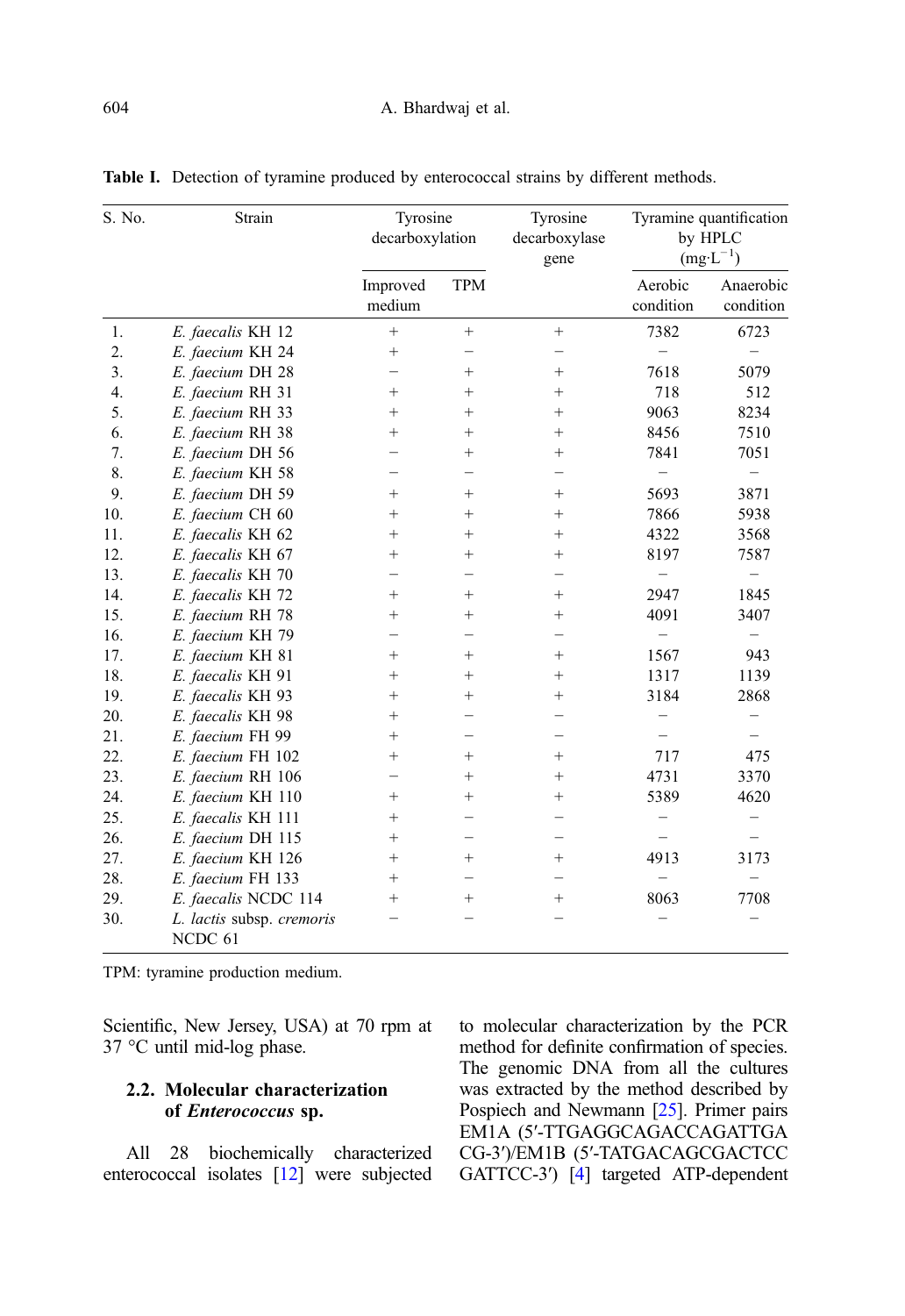DNA helicase RecG gene and E1 (5′-ATC AAGTACAGTTAGTTCT-3′)/E2 (5′-ACG ATTCAAAGCTAACTG-3′) [[8\]](#page-9-0) for D-ala: D-ala ligase (ddl) gene was used for the characterization of E. faecium and E. faecalis, respectively. The amplification program used was as follows: 95 °C for 5 min, then by 35 cycles at 95 °C for 45 s, 51 °C for 45 s and 45  $\degree$ C for 1 min for *E. faecium* and E. faecalis, respectively, and  $72 °C$  for 1 min and a final extension at 72 °C for 10 min in a thermocycler, EP Gradient (Eppendorf Mastercycler, Hamburg, Germany). The integrity of PCR products was assayed by the development of single bands following electrophoresis for 1 h at 100 V in  $1.5\%$  (w/v) agarose gels in Tris-EDTA buffer. E. faecium DSM 900 that was kindly provided by Ulrich Schillinger (Institute of Microbiology and Toxicology, Federal Research Centre for Nutrition, Karlsruhe, Germany) and E. faecalis ATCC 29212 that was kindly provided by Annalisa Serio (Dipartimento di Scienze degli Alimenti, Universita degli Studi di Teramo, Via C.R. Lerici, Mosciano Stazione TE, Italy) were used as reference strains in the PCR-based identification.

#### 2.3. Qualitative estimation of tyramine-forming ability

The primary screening and qualitative estimation of tyrosine decarboxylation ability of the 28 enterococcal strains were done by the two different decarboxylating media, the improved medium [\[2](#page-9-0)], based on the color change of indicator and the modified tyramine production medium (TPM) [\[16](#page-10-0)]. All the enterococcal strains along with both positive and negative cultures were subcultured 5–10 times in an MRS broth containing 0.1% tyrosine and 0.005% pyridoxal-5-phosphate to promote enzyme induction before the actual screening test. After that, the strains were inoculated in the improved broth medium as well as streaked on TPM plates simultaneously and incubated for four days at 37 °C under both aerobic and anaerobic conditions in a gas jar (GasPak™ 100 system, complete, BBL Systems, USA). Strains were considered tyrosine decarboxylase positive if the color of the indicator turned yellow to violet in improved medium and a clear zone due to solubilization of tyrosine around the colonies in the case of TPM.

## 2.4. Detection of the tyrosine decarboxylase gene

The *tdc* gene detection was performed using a duplex PCR method, with two sets of primers, TD2/TD5 [[7\]](#page-9-0), targeted *tdc* gene and BSF8/BSR1541, 16S rRNA universal primers, as PCR internal control [\[30](#page-10-0)] (both sets of primers synthesized by Imperial Life Science, Gurgaon, India). The PCR mixture consisted of 1 ng of total DNA, primer concentrations 20 pmol for TD2 and TD5 and 5 pmol for BSF8 and BSR1541, 1 U of Taq DNA polymerase, 5 μL of 10 X Taq buffer and  $1 \mu L$  dNTPs (50 pmol) in a final volume of 50 μL. The amplification program was as follows: 95 °C for 5 min, then by 35 cycles at 95 °C for 45 s, 52 °C for 45 s and 72 °C for 1 min and a final extension at 72 °C for 5 min in thermocycler, EP Gradient (Eppendorf Mastercycler, Hamburg, Germany). The presence of PCR products was assayed by electrophoresis as described in Section 2.2.

#### 2.5. Quantitative estimation of tyramine by HPLC

Tyramine concentration produced by enterococcal strains was quantified by HPLC. All tested strains were inoculated in a TPM broth that was supplemented with 10  $g \cdot L^{-1}$ of tyrosine and incubated simultaneously under both aerobic and anaerobic (in GasPak™ 100 system, complete, BBL systems, USA) conditions at 37 °C for three days in a shaker incubator to see the effect of the presence and the absence of oxygen.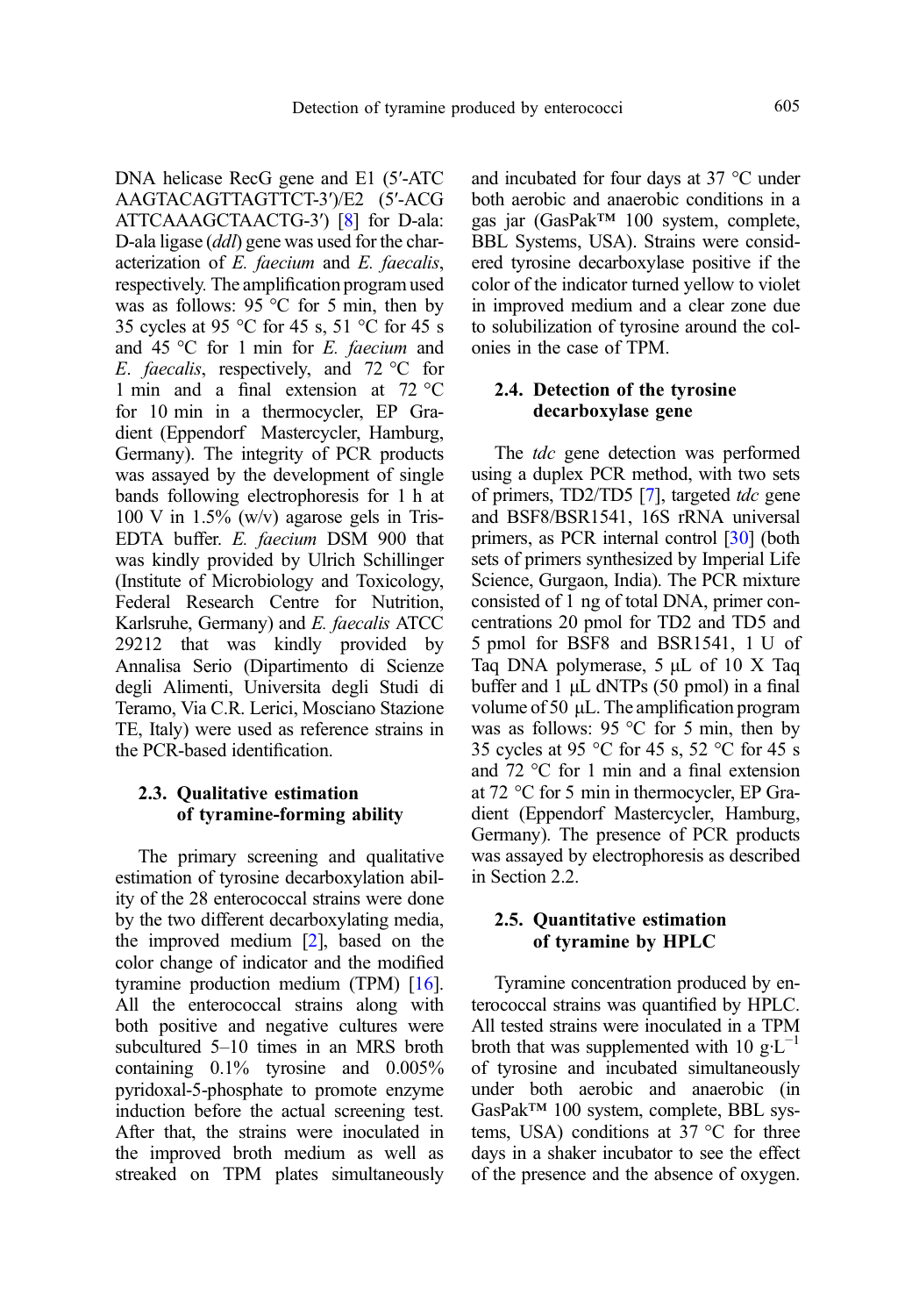

Figure 1. Tyrosine production medium (TPM) to detect tyrosine decarboxylating enterococcal strains. a, E. faecalis KH 12; b, E. faecium DH 28; c, E. faecium RH 31; d, E. faecium RH 33; e, E. faecalis NCDC 114 (positive control); f, L. lactis subsp. cremoris NCDC 61 (negative control); g, E. faecium RH 38; h, E. faecalis KH 62 and i, E. faecalis KH 67.

Sample preparation involved centrifugation of the broth, filtration through a 0.22 µm filter and derivatized with orthophthalaldehyde. Finally, the sample was injected into the port of the HPLC system (Shimadzu Corporation, Kyoto, Japan), equipped with a UV detector and an intelligent pump. HPLC separation was performed on a  $C_{18}$  (2) column (250 × 4.60 mm, 100 Å, particle diameter 5 μm) that was purchased from Phenomenex (Macclesfield, Cheshire, UK). A gradient elution was used comprising two buffer systems, viz: (i)  $0.1 \text{ mol} \cdot L^{-1}$ ammonium acetate buffer, pH 7.3 (buffer A) and acetonitrile (buffer B). The eluant gradient began with 45% 0.1 mol⋅L<sup>-1</sup> ammonium acetate and 55% acetonitrile and ended with  $10\%$  0.1 mol·L<sup>-1</sup> ammonium acetate and 90% acetonitrile for 11 min at 40 °C oven temperature with the flow rate of 1 mL·min−<sup>1</sup> . The detection was done at the wavelength of 254 nm. Standard tyramine was purchased from HiMedia Laboratories, Mumbai, India. Regression coefficient  $(r)$  of peak area against tyramine concentration was calculated.

#### 3. RESULTS

# 3.1. Screening for tyrosine decarboxylase activity

Preliminary screening of the tyrosine decarboxylase activity among the 28 strains of Enterococcus was done using the two different media, improved medium and TPM. Of the 28 strains, 22 (78%) showed positive results in improved medium indicated by a color change of medium [\[2\]](#page-9-0); while only 19 strains (68%) produced a clear zone (Fig. 1) on TPM indicating tyrosine decarboxylase activity [[16](#page-10-0)] ([Tab. I](#page-3-0)). However, with improved medium three strains (DH 28, DH 56 and RH 106) showed negative, while six strains (KH 24,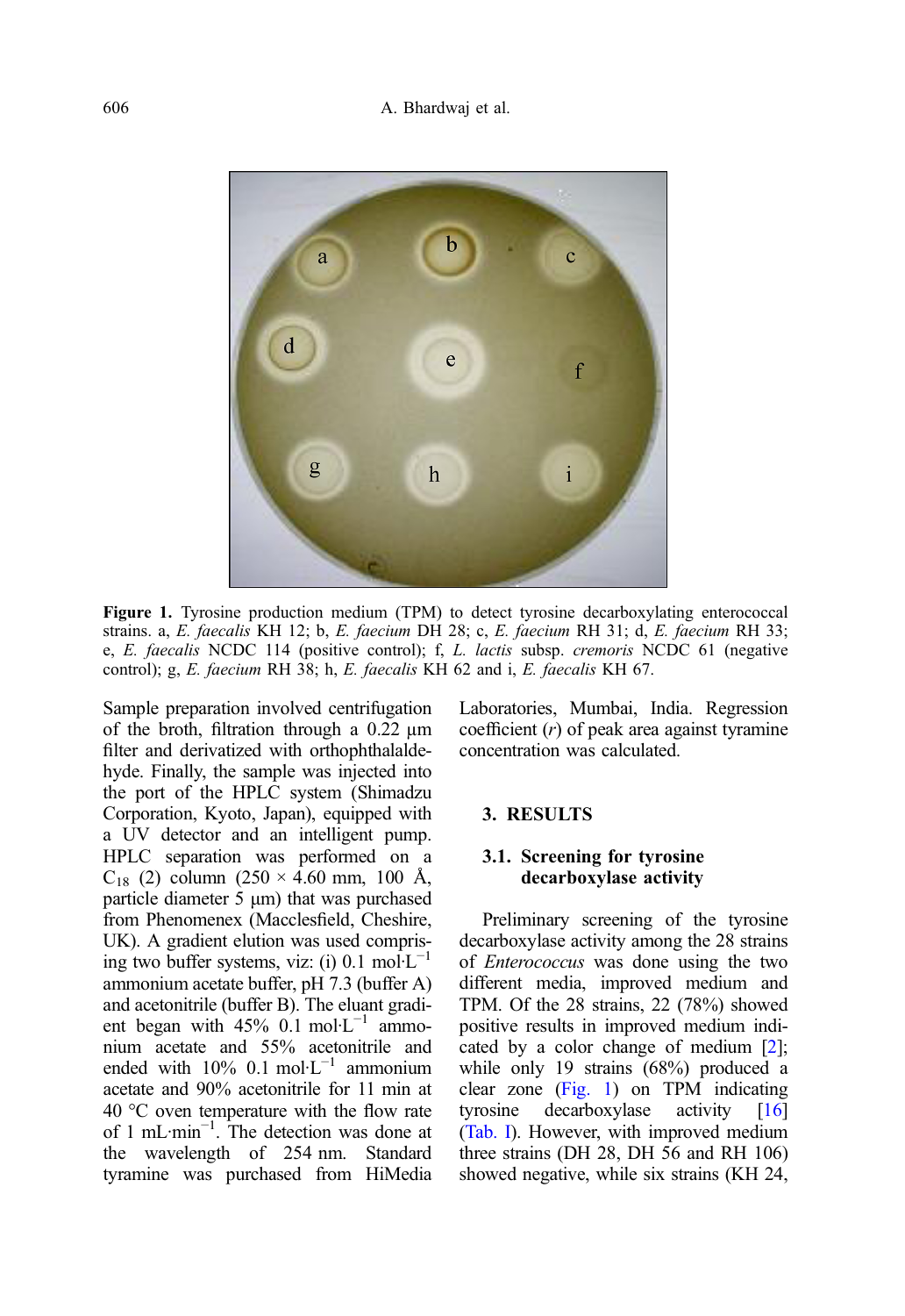

Figure 2. Molecular identification of *Enterococcus* sp. (A) E. faecium 1, E. faecium BFE 900 (positive control); 2, E. faecium KH 24; 3, E. faecium DH 28; 4, E. faecium RH 31; 5, E. faecium RH 33; 6, E. faecium RH 38; 7, E. faecium DH 56; 8, E. faecium KH 58; 9, E. faecium DH 59; 10, E. faecium CH 60; 11, E. faecium RH 78; 12, E. faecium KH 79; 13, E. faecium KH 81; 14, E. faecium FH 99; 15, E. faecium FH 102; 16, E. faecium RH 106; 17, E. faecium KH 110; 18, E. faecium DH 115; 19, E. faecium KH 126; 20, E. faecium FH 133 and 21, L. lactis subsp. cremoris NCDC 61 (negative control). (B) E. faecalis 1, E. faecalis ATCC 29212 (positive control); 2, E. faecalis KH 12; 3, E. faecalis KH 62; 4, E. faecalis KH 67; 5, E. faecalis KH 70; 6, E. faecalis KH 72; 7, E. faecalis KH 91; 8, E. faecalis KH 93; 9, E. faecalis KH 98; 10, E. faecalis KH 111 and 11, L. lactis subsp. cremoris NCDC 61 (negative control).

KH 98, FH 99, KH 111, DH 115 and FH 133) showed positive result, which was contradictory to the results of TPM.

#### 3.2. Molecular characterization of Enterococcus sp.

The results for the molecular identification of bacteriocinogenic isolates are presented in Figures 2A and 2B. Of the 28 all the 19 biochemically identified  $E$ . faecium strains were confirmed as E. faecium and similarly, all nine E. faecalis strains that were identified through biochemical tests were confirmed on molecular basis by the gene-specific PCR.

# 3.3. Molecular identification of the tyrosine decarboxylase gene (tdc)

Primers TD2/TD5 developed by Coton et al.  $[7]$  $[7]$  targeting the *tdc* gene allowing for the amplification of a 1100 bp fragment were used in combination with the primers BSF8/BSF1541 (PCR internal control), for the detection of the tdc gene. On PCR amplification of all the 28 enterococcal strains, 19 strains (those found positive on TPM) gave two amplicons of 1100 and 1560 bp (for tdc gene and internal control, respectively) similar to the positive control, while as expected the negative control only showed amplification of the internal control ([Fig. 3\)](#page-7-0). No silent tdc gene (i.e. negative in TPM and found to be positive in PCR) was observed in any of the isolates.

## 3.4. Quantitative analysis of tyramine by HPLC

Quantitative estimation of the tyramine concentration in the fermenting broth under both aerobic and anaerobic incubation was done by the HPLC method. Standard tyramine was used for the standard curve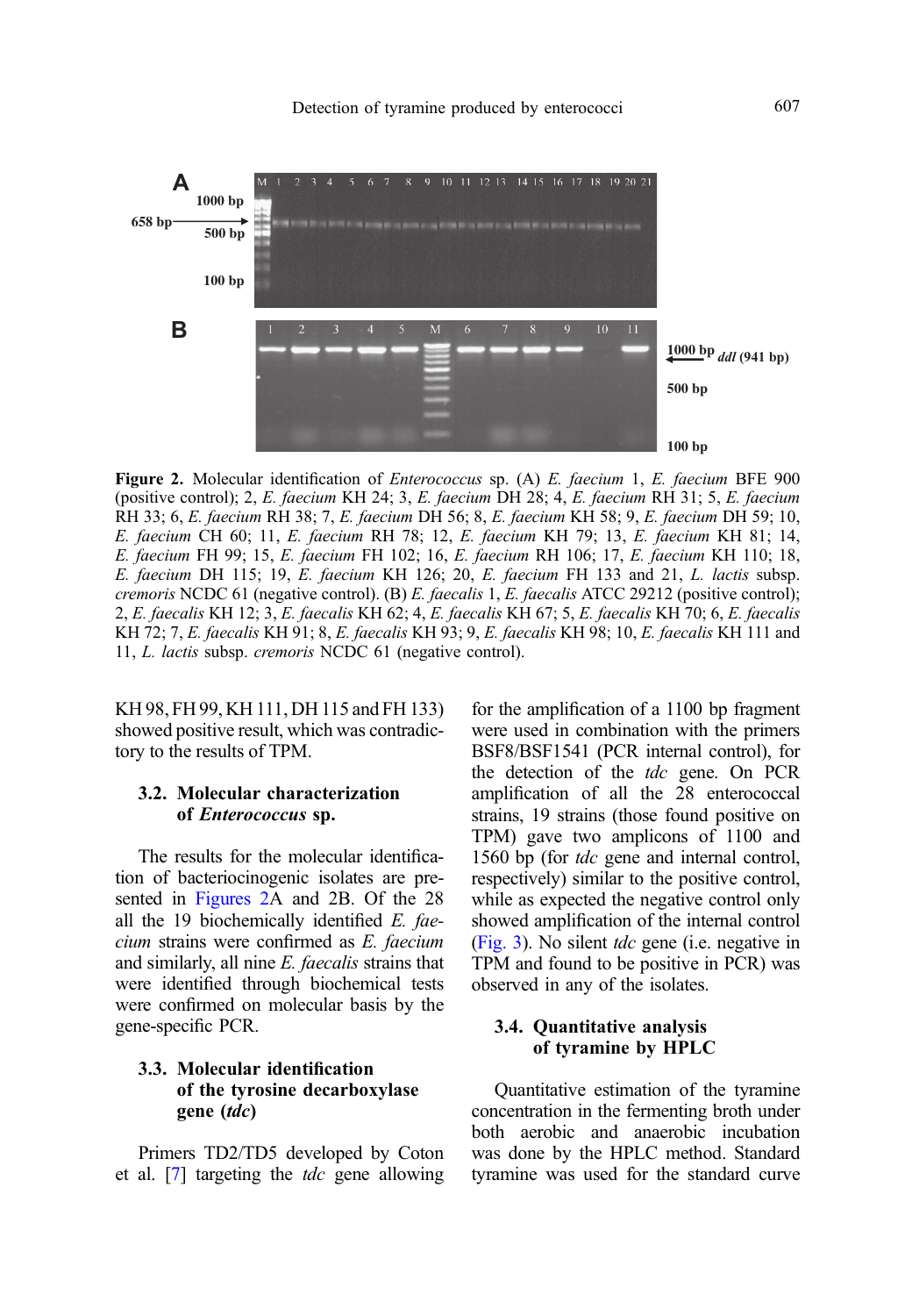<span id="page-7-0"></span>

Figure 3. PCR-based detection of tyrosine decarboxylase (tdc) gene among different enterococcal strains tested. 1, E. faecalis KH 12; 2, E. faecium KH 24; 3, E. faecium DH 28; 4, E. faecium RH 31; 5, E. faecium RH 33; 6, E. faecium RH 38; 7, E. faecium DH 56; 8, E. faecium KH 58; 9, E. faecium DH 59; 10, E. faecium CH 60; 11, E. faecalis KH 62; 12, E. faecalis KH 67; 13, E. faecalis KH 70; 14, E. faecalis KH 72; 15, E. faecium RH 78; 16, E. faecium KH 79; 17, L. lactis subsp. cremoris NCDC 61 (negative control); 18, E. faecalis NCDC 114 (positive control); 19, E. faecalis NCDC 114 (positive control); 20, L. lactis subsp. cremoris NCDC 61 (negative control); 21, E. faecium KH 81; 22, E. faecalis KH 91; 23, E. faecalis KH 93; 24, E. faecalis KH 98; 25, E. faecium FH 99; 26, E. faecium FH 102; 27, E. faecium RH 106; 28, E. faecium KH 110; 29, E. faecalis KH 111; 30, E. faecium DH 115; 31, E. faecium KH 126 and 32, E. faecium FH 133.

preparation. Tyramine standard gave a distinct peak of good resolution in  $\leq$  3 min of run time. A standard curve was plotted between the peak area and the amount of tyramine. An exact linear curve was obtained with a regression coefficient  $(r)$ of 0.991, which indicated a good linear relationship between tyramine concentration and area, hence justifying the acceptability of the gradient elution program used. Nineteen of the 28 enterococcal strains were found to be positive for the production of tyramine. These 19 strains were the same as those found positive on TPM as well as PCR amplification (giving an amplicon of 1100 bp). The levels of tyramine produced by enterococcal isolates ranged from 717 to 9063 mg·mL<sup>-1</sup> and from 512 to 8234 mg·m $L^{-1}$  under aerobic and anaerobic conditions, respectively ([Tab. I](#page-3-0)). About 20–40% higher tyramine concentration was observed under aerobic condition as compared to anaerobic condition.

#### 4. DISCUSSION

Tyramine is the most extensively studied BA. This is of bacterial origin in fermented foods and has severe toxicological effects on human health. In the present study, the tyramine production ability was screened among several strains of Enterococcus sp. by different methods: decarboxylating media, PCR and HPLC. Of the 28 bacteriocinogenic enterococcal strains, six strains (KH 24, KH 98, FH 99, KH 111, DH 115 and FH 133) showed positive results for tyrosine decarboxylation in the improved medium, i.e. produced a color change, but were found to be negative in TPM, PCR as well as HPLC estimation. Thus, it can be concluded that these strains showed a false positive result on improved medium. Similar, false positive results have also been reported by several workers for this medium [[2](#page-9-0), [16\]](#page-10-0). However, three enterococcal strains (DH 28, DH 56 and RH 106) showed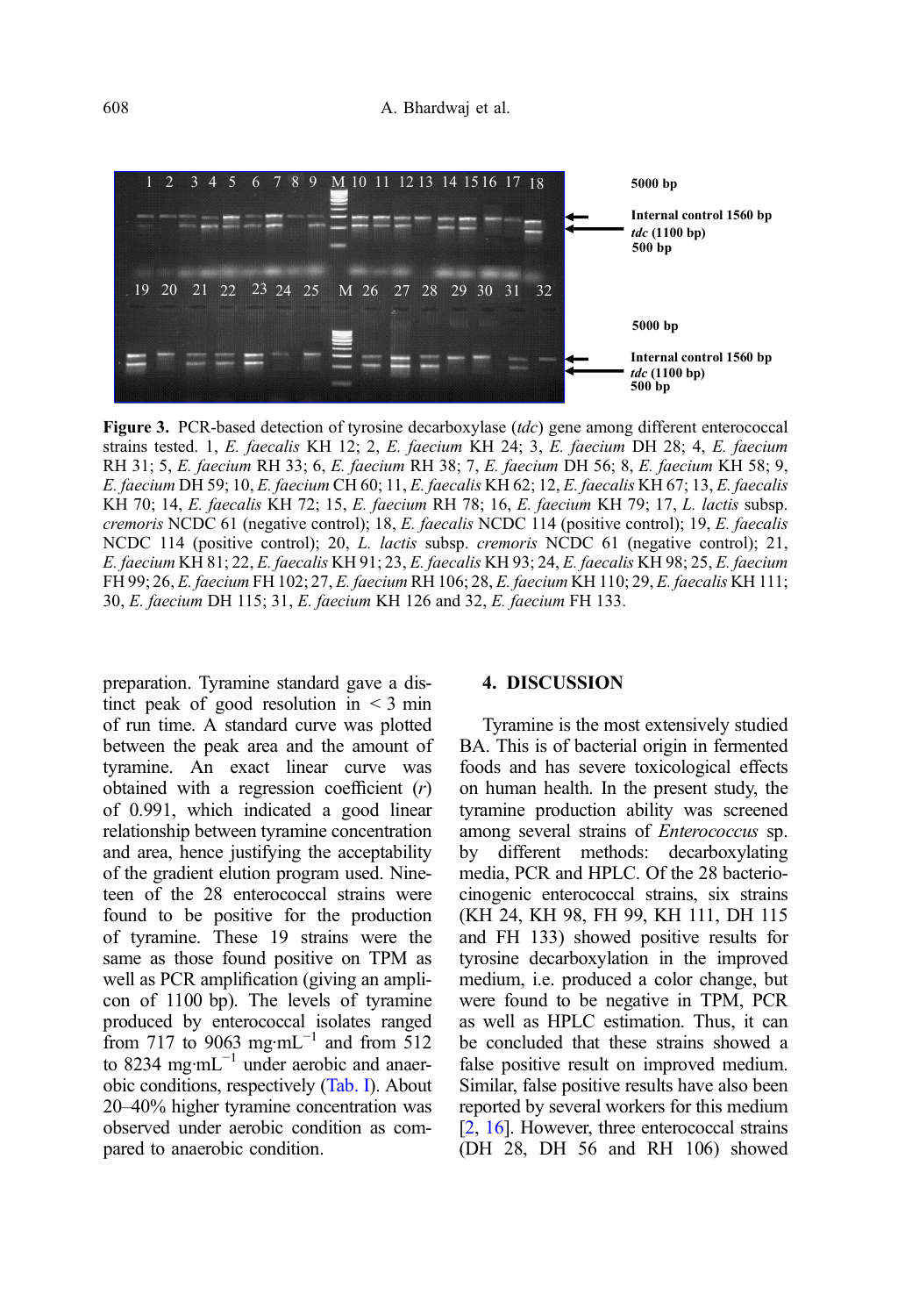negative results in improved medium i.e. no color change, while, they showed positive results in the case of other three methods. Similarly, a false negative result was also observed by Bover-Cid and Holzapfel [\[2\]](#page-9-0). This may be due to the fact that the pH change of the improved medium was too low to change the color of bromocresol purple. Significantly, in the case of TPM no false positives or false negatives were observed because there was no interference with the acidification produced by the fermentation of sugars. As a result, some amount of additional glucose or fructose may be added in TPM for the better growth of microorganisms. All the tested strains grew well in TPM because TPM can provide all the nutrients required for the growth of even fastidious LAB. Moreover, the low glucose concentration, low pH (below 5.5)  $[21]$  and the presence of pyridoxal-5-phosphate have a strong enhancing effect on the amino decarboxylase activity [[29](#page-10-0)] and, therefore, an improved tyramine production on TPM plates. Thus, TPM is an easy, conventional and suitable method to screen LAB for tyrosine decarboxylase activity in laboratories lacking sophisticated equipment.

We also evaluated the usefulness of the gene-specific PCR method to detect enterococcal strains possessing tdc gene responsible for the production of tyramine. Several tdc gene-specific primers are reported for the PCR identification of *tdc* gene [\[15,](#page-10-0) [20](#page-10-0)]. However, we used a set of primers TD2/ TD5 [\[7](#page-9-0)] for this purpose because they have been shown to give the right response in several species of LAB including Enterococcus [[5](#page-9-0)]. Using this set of primers all these 19 test strains and a reference strain that showed positive results on the TPM also gave 1100 and 1560 bp amplification products in the PCR. The presence of amplicon 1560 bp for PCR internal control in all negative strains justifies that the *tdc*-targeted PCR negative results are not due to an inhibition of PCR. We did not observe any silent *tdc*  gene (i.e. giving a band of 1100 bp in the PCR, but found to be negative for decarboxylase activity) as observed by Serio et al. [[26\]](#page-10-0). Therefore, PCR results were also in 100% correlation with the results obtained TPM. Similarly, 100% correlation between the results of TPM and PCR has recently been reported by Landete et al. [[16\]](#page-10-0). Thus, *tdc* gene-specific PCR is an easy and quick genetic tool and provides a rapid means of detecting tyramine-producing microorganism in fermented foodstuffs.

The concentration of tyramine produced by enterococci in the fermenting broth under both aerobic and anaerobic incubation was quantified by the HPLC method. Tyramine production in the broth after three days showed a wide variation, from 717 to 9063 mg·L<sup>-1</sup> (incubated under aerobic conditions), being > 4000 mg·mL<sup>-1</sup> in most of the cases. Relatively a higher tyramine concentration was observed in the case of incubation under aerobic conditions as compared to anaerobic incubation. This is supported by the observations of Landete et al. [\[16\]](#page-10-0). Low levels of tyramine under anaerobic incubation may probably be due to the less growth of enterococci as compared to under aerobic incubation. However, levels of tyramine formed by strains of Enterococcus sp. in this study were relatively high compared to those previously reported  $(379-4986 \text{ mg} \cdot \text{L}^{-1})$  in broth [[2\]](#page-9-0) and 242–476 mg·mL<sup> $-1$ </sup> in cheese [[18](#page-10-0)]. This variability can be justified by the difference in the composition and the concentration of the precursor in fermenting broth or cheese. Several other factors such as incubation time and temperature may also influence the production of tyramine by these strains.

The present study thus establishes a positive correlation between the results of decarboxylating medium, PCR and HPLC with respect to the production of tyramine by the enterococcal strains. However, the results of the two decarboxylating media are not in agreement with each other. Hence, between the two decarboxylating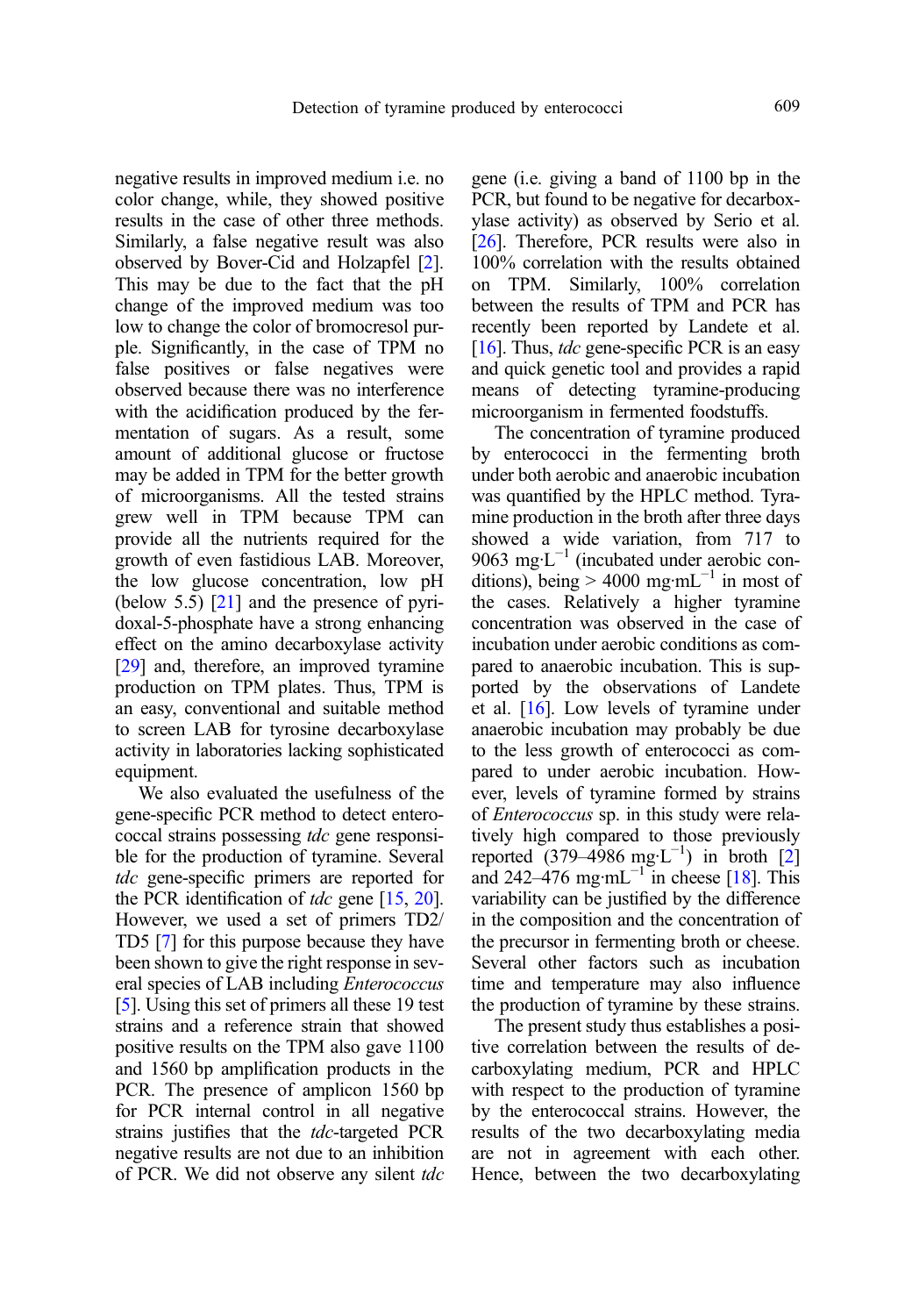<span id="page-9-0"></span>media used for the screening of the decarboxylase activity, TPM was found to be better as the results of this medium showed complete correlation with the other two methods. Since the results of HPLC and PCR were found to be showing 100% correlation, these two methods may serve as a complementary approach to attain the same goal. On one hand where HPLC analysis is essential for quantification i.e. determination of the exact concentration of tyramine in the samples, PCR on the other hand is an easy and rapid method for analyzing large numbers of samples for the presence of putative tyramine-producing microorganisms. Moreover, it can also facilitate in the detection of silent *tdc* gene if present in any strain. Thus, all the three methods used in this study are efficient by themselves in one or the other way in the detection of BA.

In the present study as some strains of both E. faecalis and E. faecium tested were found to be negative for the tyramine production and also, variability was observed in the concentration of tyramine that was produced by the positive strains of both species. Hence, it seems to indicate that the tyramine-producing ability is not related to a particular species of the genus Enterococcus or to the genus itself but that it is rather a strain-specific attribute. Recently, Coton and Coton have also shown that the tyrosine decarboxylating ability is not a species-specific trait of Lactobacillus brevis but that it is a straindependent attribute [6].

Thus, it can be concluded that the tyramine production trait seems to be more common among most strains of genus Enterococcus species. As several strains of Enterococcus sp. are being used in the food industry as a starter, protective and probiotic cultures, it is, therefore, important that strains used in the food industry must be screened for the production of BAs in order to select the safe strain.

#### **REFERENCES**

- [1] Bhardwaj A., Malik R.K., Chauhan P., Functional and safety aspects of enterococci in dairy foods, Indian J. Microbiol. 48 (2008) 317–325.
- [2] Bover-Cid S., Holzapfel W.H., Improved screening procedure for biogenic amine production by lactic acid bacteria, Int. J. Food Microbiol. 53 (1999) 33–41.
- [3] Caston J.C., Eaton C.L., Gheorghui B.P., Ware L.L., Tyramine induced hypertensive episodes, panic attacks in hereditary deficient monoamine oxidase patients: case reports, J. S. C. Med. Assoc. 98 (2002) 187–192.
- [4] Cheng S., McCleskey F.K., Gress M.J., Petroziello J.M., Liu R., Namdari H., Beninga K., Salmen A., Del Vecchio V.G., A PCR assay for identification of Enterococcus faecium, J. Clin. Microbiol. 35 (1997) 1248–1250.
- [5] Coton E., Coton M., Multiplex PCR for colony direct detection of Gram-positive histamine- and tyramine-producing bacteria, J. Microbiol. Methods 63 (2005) 296–304.
- [6] Coton E., Coton M., Evidence of horizontal transfer as origin of strain to strain variation of the tyramine production trait in Lactobacillus brevis, Food Microbiol. 26 (2009) 52–57.
- [7] Coton M., Coton E., Lucas P., Lonvaud A., ldentification of the gene encoding a putative tyrosine decarboxylase of Carnobacterium divergens 508. Development of molecular tools for the detection of tyramine-producing bacteria, Food Microbiol. 21 (2004) 125–130.
- [8] Dutka-Malen S., Evers S., Courvalin P., Detection of glycopeptide resistance genotypes, identification to the species level of clinically relevant enterococci by PCR, J. Clin. Microbiol. 33 (1995) 24–27.
- [9] Fernandez M., Flarez A.B., Linares D.M., Mayo B., Alvarez M.A., Early PCR detection of tyramine-producing bacteria during cheese production, J. Dairy Res. 73 (2006) 318–321.
- [10] Fernandez M., Linares M.D., del Rio B., Ladero V., Alvarez A.M., HPLC quantification of biogenic amines in cheeses: correlation with PCR-detection of tyramine-producing microorganisms, J. Dairy Res. 74 (2007) 276–282.